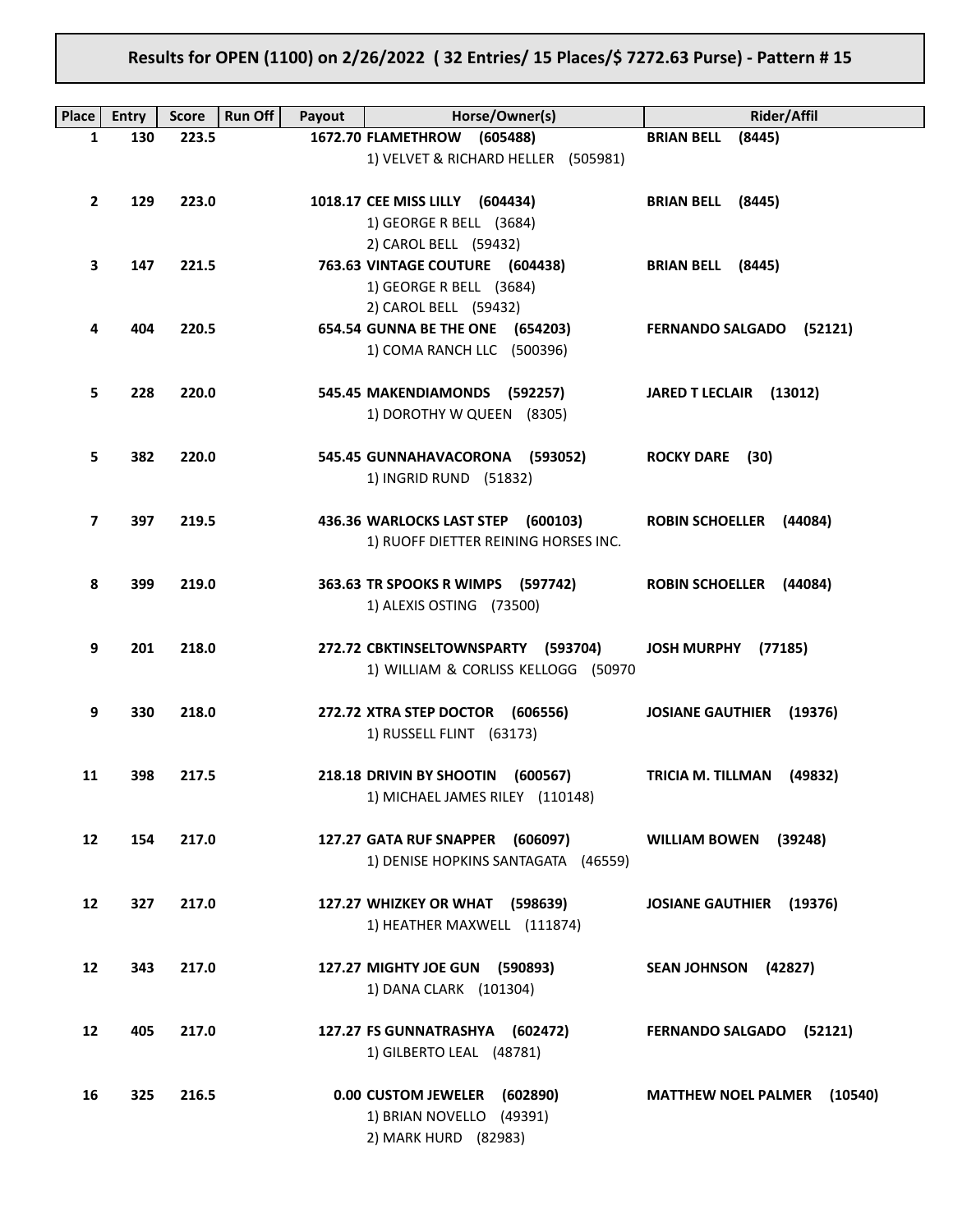| 17 | 339 | 216.0 | 0.00 CEE N SPOOK (604068)<br>1) KINSEY FLING (91981)                              | SEAN JOHNSON (42827)                  |
|----|-----|-------|-----------------------------------------------------------------------------------|---------------------------------------|
| 18 | 312 | 215.5 | 0.00 FLYIN THA RED EYE (601369)<br>1) ROBERT SANTAGATA (43998)                    | (42406)<br><b>KYLE SHAW</b>           |
| 19 | 321 | 215.0 | 0.00 WEST COAST SHOOTIN<br>(602579)<br>1) DAVID MCBURNEY (38270)                  | CASS J. FOX (68627)                   |
| 20 | 395 | 214.5 | <b>0.00 SHINE CHUCK SHINE</b><br>(650330)<br>1) RUOFF DIETTER REINING HORSES INC. | ROBIN SCHOELLER (44084)               |
| 21 | 189 | 214.0 | 0.00 SMALL TOWN TINSEL (603905)<br>1) HAROLD G. CLEMMER JR. (55121)               | <b>NATHAN L. MORTON</b><br>(46013)    |
| 22 | 317 | 213.0 | 0.00 UNDENIIABLE (603240)<br>1) BRIAN NOVELLO (49391)                             | <b>MATTHEW NOEL PALMER (10540)</b>    |
| 22 | 347 | 213.0 | 0.00 LIGHT UP YOUR SIX<br>(603683)<br>1) SLIDE OR DIE LLC (83969)                 | <b>MATTHEW NOEL PALMER</b><br>(10540) |
| 24 | 104 | 212.0 | 0.00 GUNNA BET MY BOON<br>(661462)<br>1) CABANA RT LA AURORA (506570)             | <b>GABRIEL B DIANO</b><br>(40315)     |
| 24 | 381 | 212.0 | 0.00 HOWS IT HANGIN JOE (593417)<br>1) HIGH HOPES FARM OF W GROVE LLC (           | <b>ROCKY DARE</b> (30)                |
| 26 | 385 | 211.0 | 0.00 APRIL FOOLS (590836)<br>1) GARY OLLEY (42062)                                | <b>JACOB A BALLARD</b><br>(36435)     |
| 27 | 161 | 210.0 | 0.00 A SPOOKIN GAL (598565)<br>1) TEXAS HORSE POWER RANCH LLC (10                 | <b>ANDREW G. FOX (37720)</b>          |
| 28 | 103 | 208.0 | 0.00 ALPHA SUSHI CHIC (604888)<br>1) ALPHA QUARTER HORSES LLC (98316)             | GABRIEL B DIANO (40315)               |
| 29 | 403 | 206.0 | 0.00 GOTTA SHINEY PESO (595075)<br>1) PEDRO PASTOR HERNANDEZ (85067)              | FERNANDO SALGADO (52121)              |
| 30 | 165 | 0.0   | 0.00 BABY BLUES DUN IT (604954)<br>1) TEXAS HORSE POWER RANCH LLC (10             | <b>ANDREW G. FOX (37720)</b>          |
| 30 | 384 | 0.0   | 0.00 DUN STEPPIN JUICE (596090)<br>1) ROBERT LEE VANDENBERGH (507471)             | JACOB A BALLARD (36435)               |
| 30 | 401 | 0.0   | 0.00 XTRA WINDING STEP (595481)<br>1) SMART LIKE JUICE INC. (44785)               | ALEJANDRO ORTIZ VASQUEZ (57623)       |

Show Secretary: